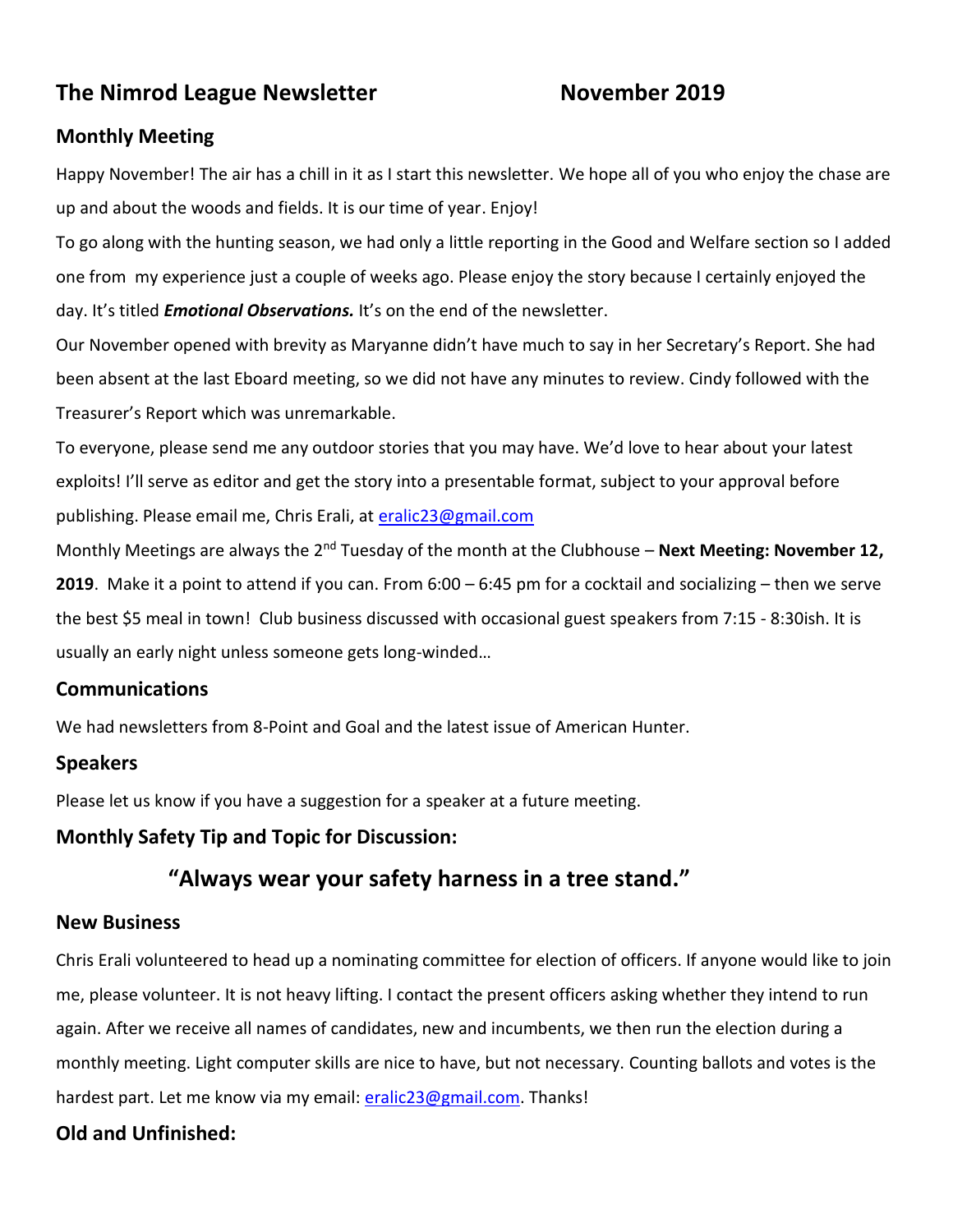The Trail Camera contest is on! Participants and interested parties can contact Linda for more info. Sam Ganeson is contacting the installer to schedule the wiring for the internet.

Next, there was much discussion on holding a Girl Scout function similar to Women on Target. Obviously, the discussion went in many directions. We discussed restrictions, liability requirements, and the like. Options of mother/daughter, father/daughter, adult and child, and parent and child were all suggested. Cost was brought up including meal and ammunition. The event is in the planning stage and will continue. Volunteers are welcome on the committee.

Lastly, The Title on the tractor is in! We have finished the payments! We own it!

## **Membership**

All membership renewal documents went out in regular mail. You should have received them. Isaac reports that our online credit card system for paying membership dues is ready. Next year's dues can be paid easily on our website. No more writing checks if you prefer. There will be a nominal fee for the convenience. Our member orientation program will be starting in January.

We have one new member to be voted on at the next general meeting. He is Ralph Sahakian. Ralph, please join us on Tuesday, November 12<sup>th</sup> when we welcome you to our club! The best \$5 meal around!

# **Board of Trustees**

There will be an email going out to the board to schedule a meeting.

# **Trap/Skeet**

The turkey shoot will be Sunday, November 10<sup>th</sup>, and we'll need help in the kitchen and with other various tasks. Raffle tickets are on sale at the General Meeting.

### **Summer Trap League Winners**

| Group A          | <b>Group B</b> |
|------------------|----------------|
| 1. Kevin Chviruk | 1. Doug Harvey |
| 2. Kurt Pearson  | 2. Kriss Koss  |
| 3. Lee Emmerson  | 3. Brian Diehl |

Remember, Trap and Skeet is every Thursday evening. It is open to the public, so bring a friend and join in a night of good fellowship and shooting.

### **Important Date:** *November 10, 2019 Turkey Shoot*

*We are looking for help in the kitchen and other help inside and out.*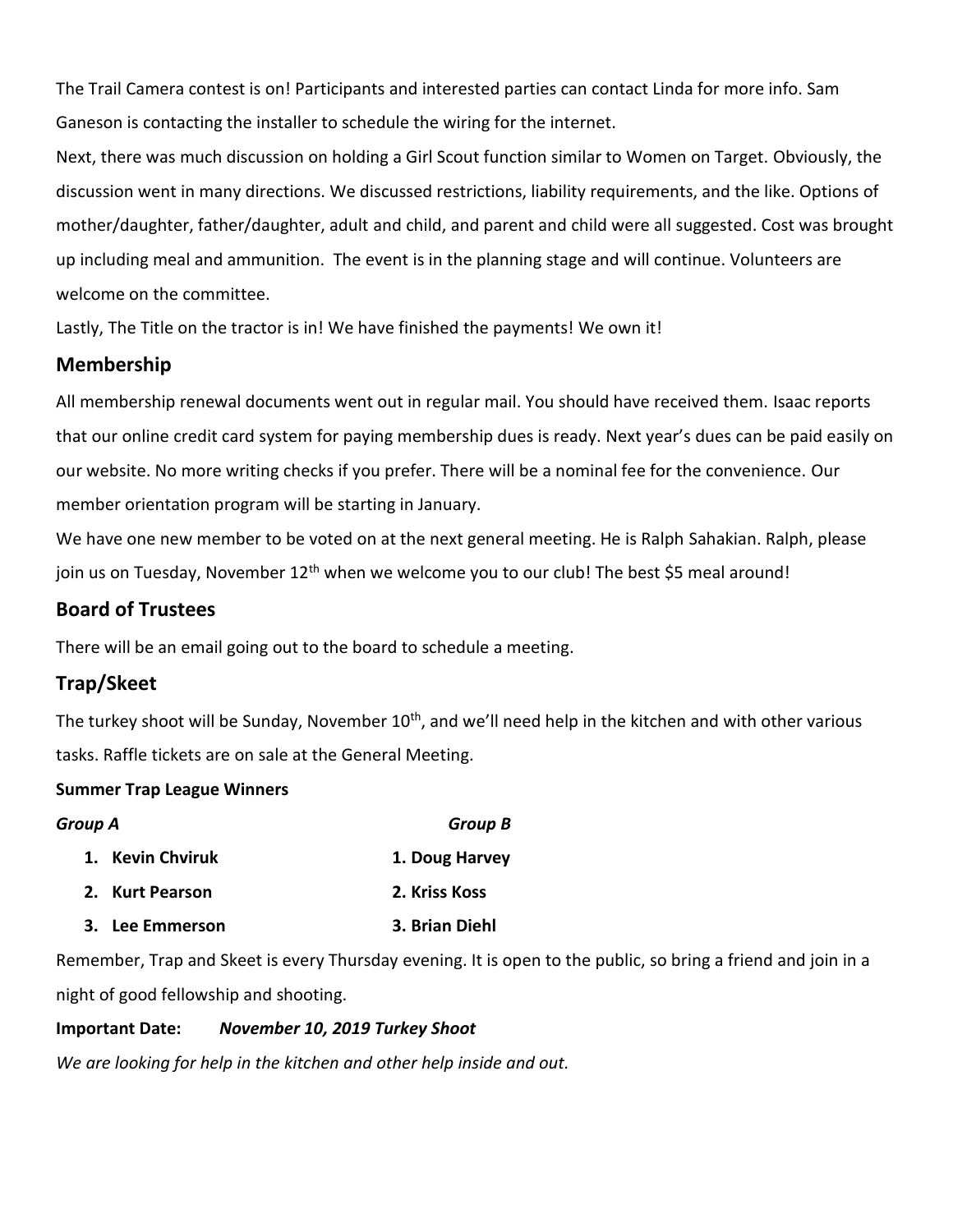### **Kitchen**

All is well in the kitchen. Cleanliness is being maintained and supplies are purchased as needed. The dish washer was being checked for an "error message."

### **Scheduled Cooks**

November's meeting will be Cindy Smith, with Tracey Kohler in December, and Sam & Robin Ganeson in January. Many thanks to these folks for volunteering to serve as cooks. **Please remember they can use HELP!** Contact them for times if you can come help prep before, and during the meal. **Clean-up help is even more appreciated. Most times people have already been at the club for several hours. Clean-up is the last thing they want to do. If you have 30 minutes or so after dinner, come into the kitchen.** Someone will show you the routine for washing dishes, the tables, and the floor. Many hands make light work and it is much appreciated! In most cases you only miss a little info from the general meeting. And not listening can be a bonus for your digestion! Thanks to all!

### **Game Dinner**

#### *ATTENTION! VERY IMPORTANT!*

*We are looking for a person or persons to be the Head Chef(s) for the game dinner. You'll organize the committee, help, and direct preparation and service of the meal. Please note, this has always been one person, but it could be two of even three people. There is strength in numbers. Numerous volunteers make it easy to schedule and no one person gets overloaded with hours. This past year we had several members come up and chop of a couple of bowls of onions or carrots. We didn't stay long but things got done! Make a commitment for one weekend! Working with other club members is great for fellowship! We have deer, moose, pheasant, and fish! Lots of fun! Even if you don't know how to cook, you can always chop vegetables. We need YOU!*

#### **Rifle Range**

Ed's wife was having a heart procedure. We send them our best wishes. A work party will be scheduled sometime after bird season.

#### **House**

No report.

#### **Executive Board**

This month's meeting adjourned at 9:01 PM. We aim for the newsletter to convey the highlights. E Board meetings are held at 7 PM the last Tuesday of the month. Members are welcome if you would like to come and observe our club's operation. Our membership can be very proud of the board and the time and effort that is made by everyone to keep our club running smoothly. Member concerns are always addressed. Many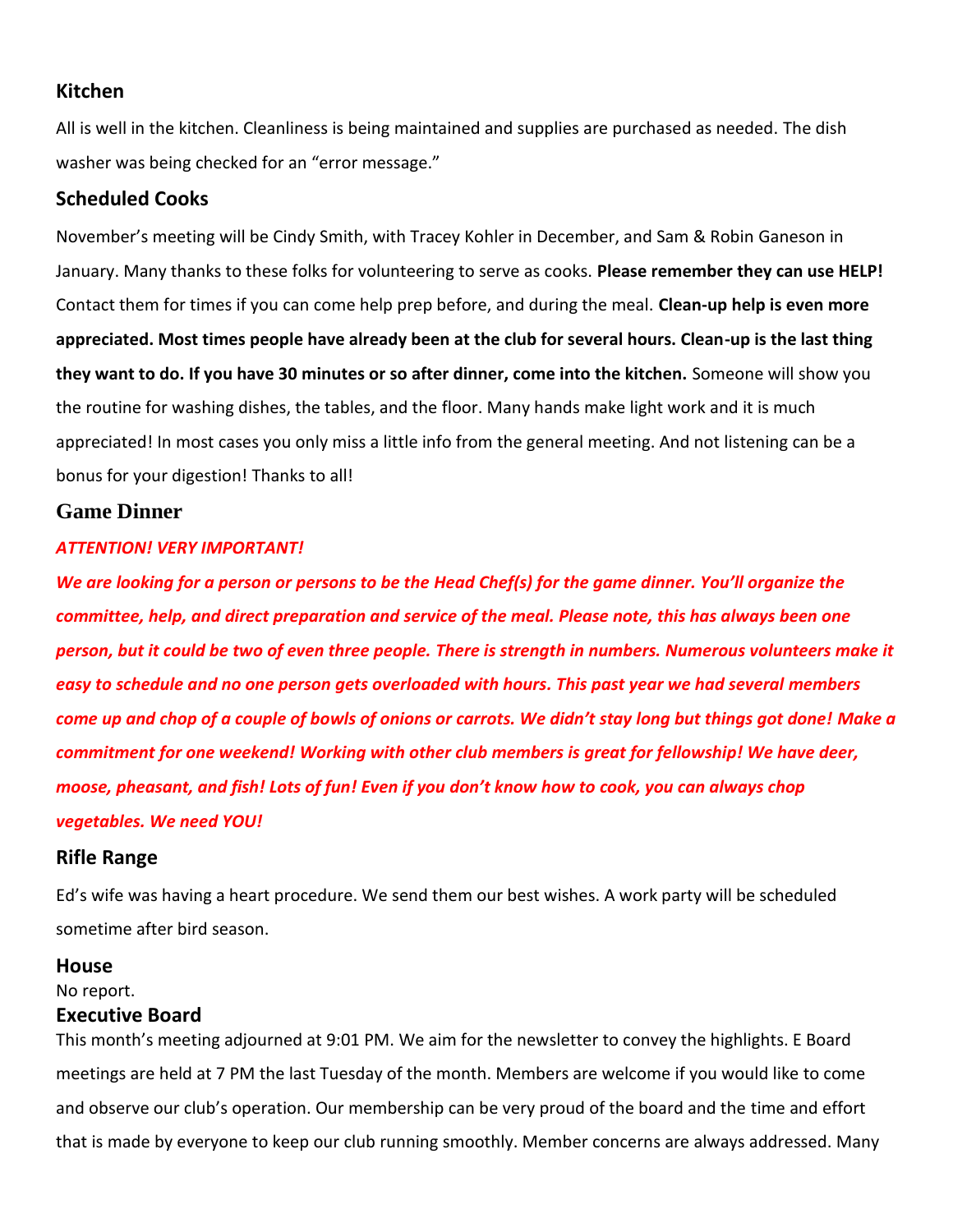times, one board member will inform others that a single club member voiced a certain matter that he/she found troubling. Our club can rest assured that any points brought up by a member are ALWAYS brought to the attention of the entire board.

## **Grounds**

Plowing bids came in. Thanks to Trevor Dion and Rick Longbottom. Rick was awarded the contract. Grounds chair, Neal Whitehead, is seeking new committee members and help. Contact him if you are interested.

# **Land Use**

The gate for the powerline border is in. An installation date will be set.

# **Finance**

The market fluctuates as we all know. Smart investors stay the course.

# **Bar**

It's been quiet with just one event. Somehow the product keeps selling. Imagine that?

# **Birds**

Our Youth Hunt was last weekend. Many thanks to our friends at Leroux's Market for their generosity on this event! Kevin is looking for some help, particularly on Saturday mornings. Any members that might be interested in pheasant hunting should contact him. You'll see how the operation works on Saturday mornings and get to meet some of the regulars. Again, it's an easy and fun way to be involved in YOUR club.

## **Revenue**

No report and no current projects listed.

# **Archery**

Good luck to all our archers in pursuit of deer this year.

# **Next Event: January 1 New Year's Day Shoot**

# **Worcester County League of Sportsmen**

Joe went through a list of the latest happenings at the League. There were contributions for Maher High for pheasants, lobbying at the statehouse, the town of Harvard working with Mass Wildlife on hunting issues, letter-writing campaign regarding coyotes and the crossbow bill,

## **Business Records:**

Linda Brewer reports the infrastructure for use in the cloud is ready. She will work with Committee Chairs to upload documents. She has created a "Committee Document Organizer" to preserve and organize the files. Committee heads are encouraged to meet with Linda when both you and she are ready.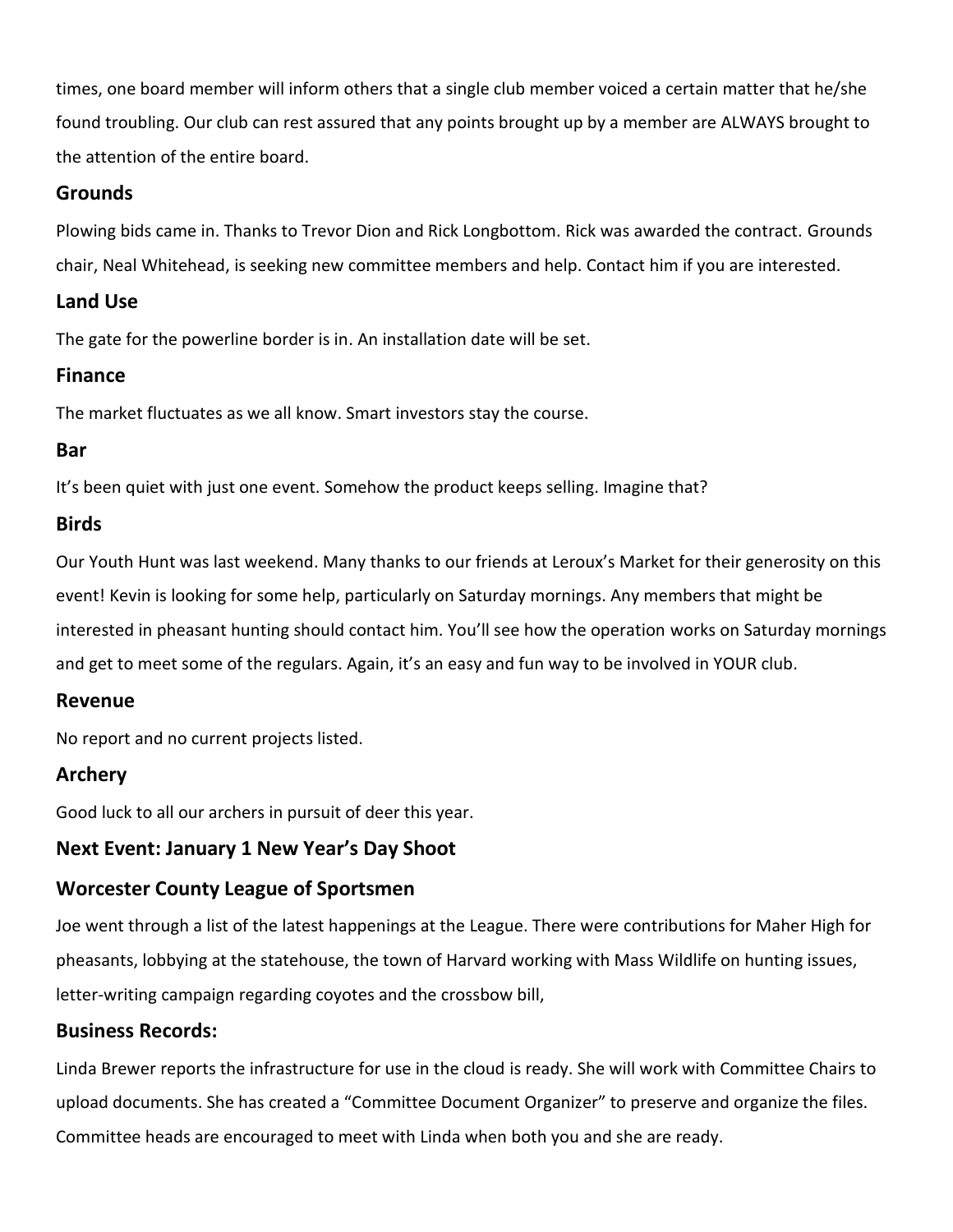### **Historical Records**

Things are quiet right now. We are looking for a used gun safe with above-adequate fire protection. This will be used to store documents, so the fire protection must have good numbers regarding time and temperature. Please keep your eyes and ears open for any deals.

### **Photography**

It's not too early to get your trail camera up and operating. The Trail Camera Photo Contest is coming in January 2020!

#### **Grant Writer**

Tina Gianos is stepping away as our grant writer. We are looking for a member to take on this task. Tina has everything in place to make this a pretty straightforward process. She is happy to show our new grant writer the ropes!

### **Good and Welfare**

Dan Ganeson will take over as Good and Welfare chair. Thanks to Al Afonso for his time of service. Al isn't walking away though. He is taking over Rentals. See Al for any Rental information.

### *Emotional Observations*

My dog Vinnie has been a bit restless. He knew things were changing. The leaves were turning colors and falling. The mornings were cooler. He was blowing his coat, and in case I didn't know, my darling bride reminded me of this fact quite often, and not just when she was vacuuming up his dog hair. Now, Vinnie is a golden retriever and really should be brushed about once a week. With me as his boss it's more like once a year. He does tend to be a little overbearing at times. He is well-bred and therefore has plenty of athleticism and drive. Every time I would put on a pair of shoes he would bounce off the walls in excitement! I went to shoot sporting clays one day. I thought he was going to explode! The preparation, the gun case… He knew…

 I haven't done much training with him this summer and I was worried. Would he remember his training? Would he be steady? Would he deliver to hand? Could he run a blind retrieve? Would he mark the falls as well as he had last year? I was as emotional as he! Usually I always give my dog(s) a pre-season tune-up. This year I hadn't.

 The first bird, a big noisy cock pheasant, went down and dropped deep in a marshy wooded area. We could see the fall, but retrievers tend to hunt short when there are multiple factors in the field. We had "decent" vision for the fall, but there were deadfalls and water to slow him down? He stayed steady. I always change his name to, "Sit, Vinnie," in early season. The sit command reinforces steadiness because he is usually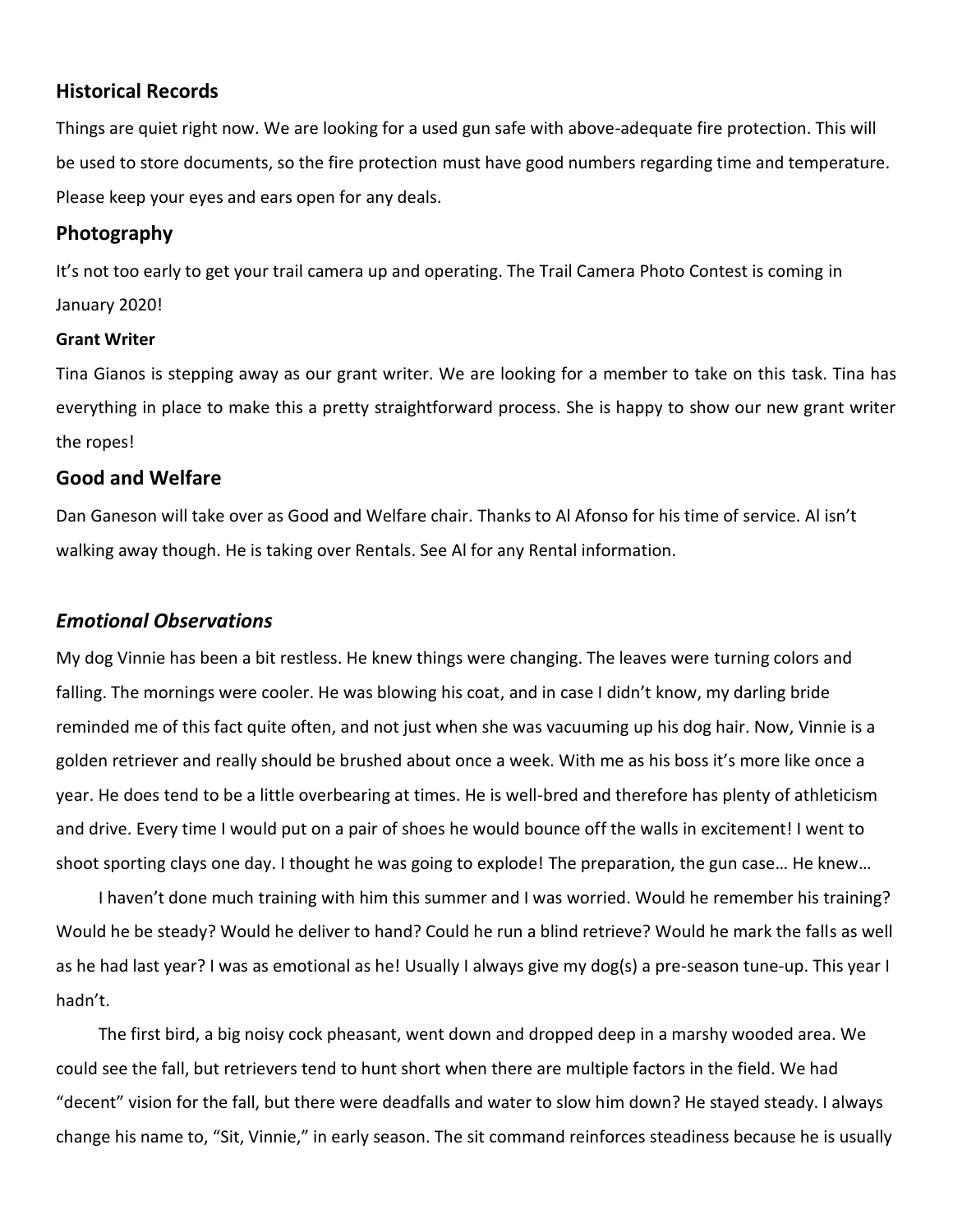ready to blast off like he was running out of a burning building. His name is his release command. Some guys use "Fetch," but we sometimes have other dogs around, and such a command can turn a simple retrieve into a duck blind disaster! Two 70 pound-plus wet retrievers going at the same time is a calamity! I watched the bird and glanced down at Vinnie to see how he was doing. He was steady as could be but shaking in anticipation. His whole body quivered with every muscle taut. I held my hand flat and over his head pointing the direction. Probably not necessary, but again it is exerting a little more control for the early season work. I commanded, "Vinnie." He fairly shot away in a straight line without a waver to one side of the other of the line to the bird. The straight line is the thing with retrievers. We teach them that they don't go around anything. They lose points in a trial anytime they lose the direct line to the bird. They're taught to go over, under, or through any obstacles, never around. Two deadfalls in his path looked like Olympic hurdles that he fairly flew across, splashing as he ran. His training was spot on as he drove through the factors and deep right to the bird! He scooped it up and headed back to me.

 It's always great to see a dog work at whatever it is that they are supposed to do. Working dogs are so easily respected. They simply love it! They love the work they are bred and trained for and you can't help but feel the thrill. "Atta boy!" I called as he picked his way back over the deadfalls. He was only half done. I readied myself for the correction if he was "mouthy." Again, in a trial you lose points if he drops the bird, picks it up, puts it down, regrips to get a better hold, anything that doesn't make for a smooth and efficient retrieve. The size of the pheasant just complicated things. But my readiness was not necessary. He trotted happily to heal and sat. I reached down grasping the rooster and commanded, "Give." His mouth backed off the bird delivering it into my hand.

 His first retrieve was perfect. My worries were unnecessary. Later in the day, another handler couldn't get her dog across a brook. He just didn't want to hunt the other side of a stream. The handler gave me an idea where the bird was, and I lined Vinnie up for a "blind." In retriever language this is a bird that the dog doesn't see fall. You may have seen it on television. The handler must use hand signals if the dog loses his line to the bird. Vinnie's initial cast took him left of the line and short of the brook. I sat him and gave him an "angle back right" cast which he took on a line across the stream to where I thought the bird was. He missed it or the bird was a cripple and had moved. He ran about 20 yards beyond and I blew a sit whistle and Vinnie turned and sat facing me. I tooted him in with a "here' whistle until he was about as deep as I thought the bird was. I was hoping he would wind it with his nose if I got him close. I gave him one more cast and I could tell from his body language that he had it. The next look I got of him was as he emerged from the brook and the cover. Dutifully, he returned and delivered properly.